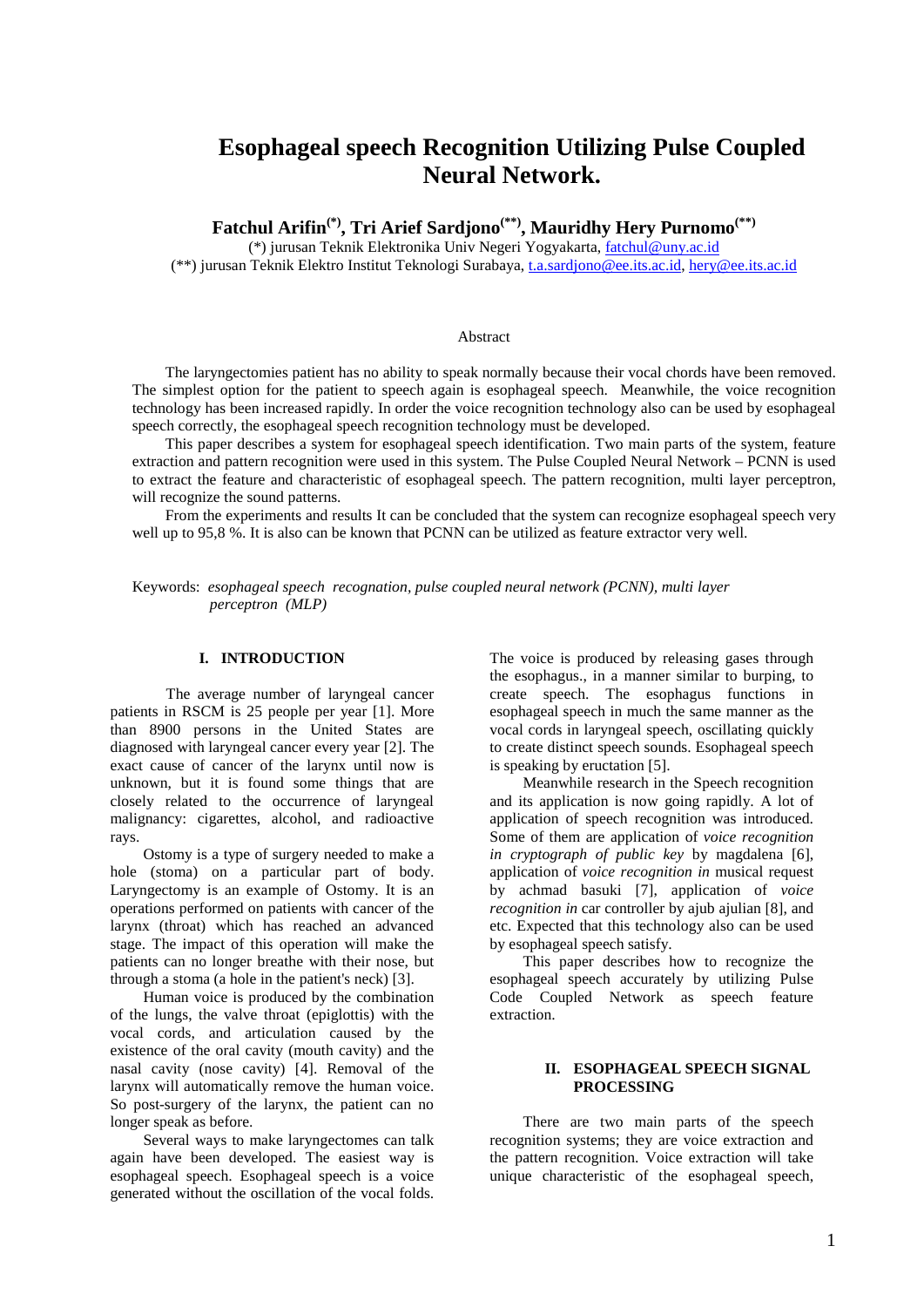while pattern recognition is utilized to identify patterns voices.

In the year 2009, Muhammad Bahaoura compare the various methods related to feature extraction and pattern recognition for detection of diseases through the human respitory sound [9]. In the feature extraction he utilized some different methods, they are *Fast Fourier Transform* (FFT), *Linier Predictive Coding* (LPC), *Wavelet Transform* (WT), and *Mel-frequency cepstral coefficients* (MFCC). He also utilized some differents methods for pattern recognition proces, they are *Vector quantization* (VQ), *Gaussian Mixture Models* (GMM) and *Artificial Neural Netweork* (ANN). According to Bahoura, The combination between MFCC and GMM is the best methods related to the respitory sound.

Beyond what is presented by bahaoura, there is a feature extraction method that is used widely for image processing. This method is Pulse Coupled Neural network (PCNN).

PCNN is a binary model. Although it is very pupoler for image processing extraction, but now some researcher develop it for voice recognition. Taiji Sugiyama utilzed PCNN as pattern recognition unit. [10]

Esophageal speech recognition sistem which is proposed in this paper consist of *Fast Fourier Transform* (FFT), *Pulse Couple Neural Network* (PCNN), and *Multi Layer Perceptron* (MLP). Block diagram of this proces can be showed in Figure 1.



Fig. 1 Esophageal Speech Recognition process

Esophageal speech signal will be converted to the frequency domain by Fast Fourier Transform (FFT). This characteristic is important because the frequency domain gives a clearer view to be observed and manipulated than time domain.

Output of the Fast Fourier Transform will be sent to the pulse couple neural network for getting unique characteristic of esophageal voice.

The output of the PCNN will be fed into multilayer perceptron (MLP). MLP will identify it, whether esophageal speech is recognized correctly or not.

### **III. PCNN FOR ESOPHAGEAL SPEECH RECOGNITION**

PCNN is a pair of single layer neural network which is connected laterally, and two dimensions. Each of its inputs is connected to the input matrix. PCNN consist of:

- Input Part,
- Linking Part
- And Pulse Generator.

In the input part there are two parts, they are *linking input* and *feeding input*. Neurons receive input signal through the feeding and linking input [9]. Structure of Pulse Coupled Neural Network that utilized in this research can be seen in figure 2 below.



#### Fig. 2 Structure of PCNN

PCNN mathematical equations of the systems can be written as follows:

| $L_{ij}(n) = L_{ij}(n-1)$ . $e^{-L} + VL$           | (1) |
|-----------------------------------------------------|-----|
| $U_{ii}(n) = F_{ii}(n) \cdot (1 + \dots L_{ii}(n))$ | (2) |
| $_{ii} =$ $_{ii}$ (n-1). $e^-$ +V                   | (3) |
| $Y_{ii}(n) = 2$ if $U_{ii} >$ $_{ii}(n)$            | (4) |
| 1 if $U_{ii} =$ $_{ii}(n)$                          |     |
| 0 otherwise                                         |     |
|                                                     |     |

Where:

Fij : feeding input, Lij : linking input, n : iteration number, W dan M : Weight matrix, \* : Convolution operation, Yij:output of neuron at coordinate i;j, VL and VF : voltage potential,  $L$  and  $F$  : decayed constants

Single signals of the linking input are biased and multiplied together. Input values Fij, and Lij are modulated in linking part of neuron. These proses will generate neuron internal activity Uij. If the internal activity is greater than dynamic threshold ij, the neuron will generate output pulses. In contrast, the output will be zero

The input matrix is transformed through PCNN into a sequence of temporary binary matrixes. Each of these binary matrixes has the same dimension as input matrix. The sum of all activities in specific iteration step gives one value which represents one feature for the classification.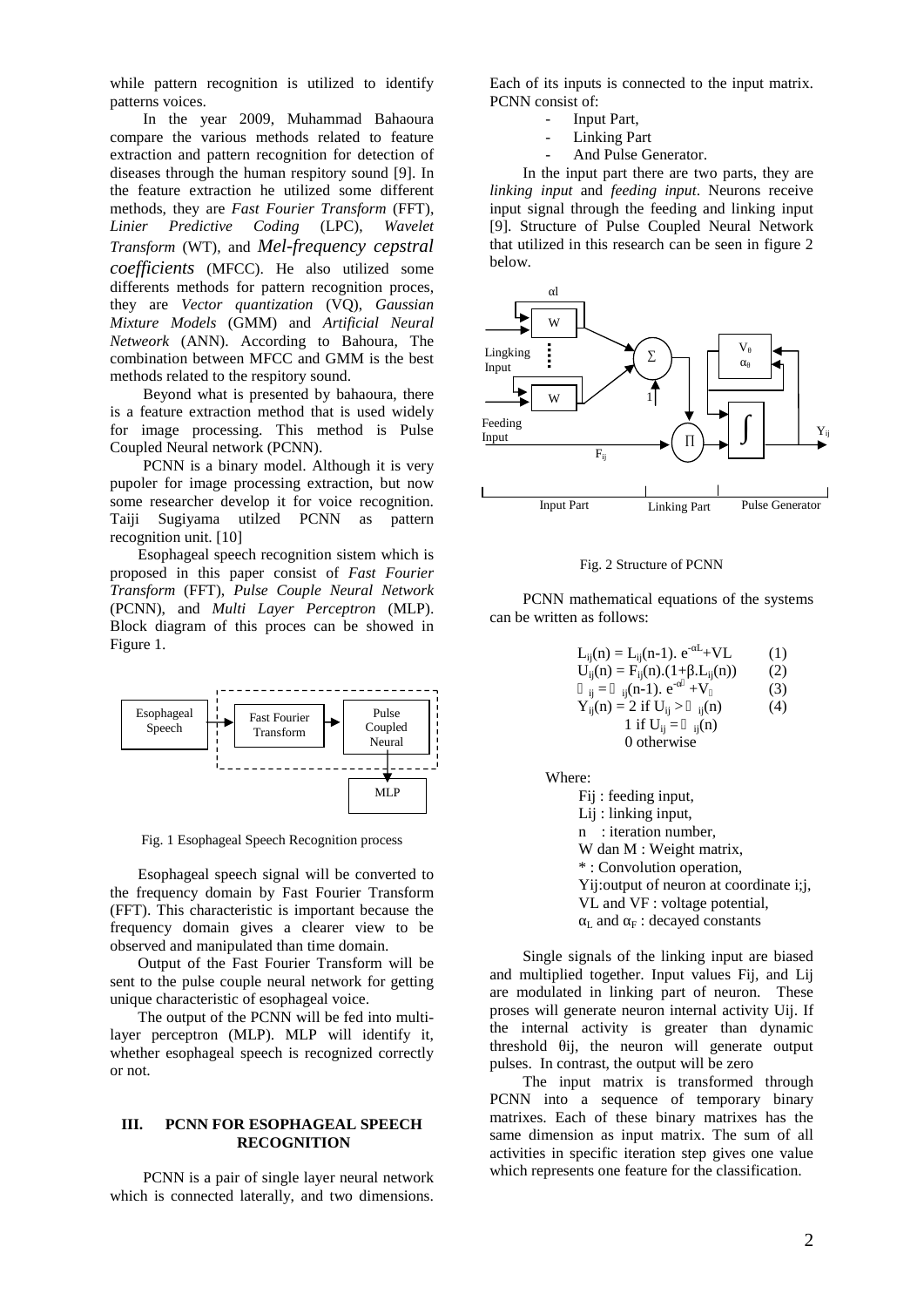It is evident that PCNN is not the neural network in the term of classification. It is only a mean of feature extraction for pattern classification.

# **IV.EXPERIMENTS AND RESULTS**

In this paper, feature extraction of esophageal speech recognition has been conducted by PCNN. There are 16 "A" vowel, and 8 "B" consonant from different laryngectomes voice. Speech samples from data base were divided in to training and testing sets.

Recorded esophageal speech was sampled with sampling frequency 44.100 Hz and 16 bits resolution. It is assumed that the frequency of human voice signals is 300-3400 Hz. Sampling process must meet the Nyquist criterion. The nyquist criterion states:

$$
f_s \ge 2xf_h \qquad \qquad \text{Theta} =
$$

$$
f_h = f_{in} Highest
$$

Sampling frequency must be equal to or greater than twice input frequency. Thus, 44.100 Hz sampling has fulfilled the nyquist criterion.

Further, sampled signal will be converted from time domain in to the frequency domain utilizing *Fast Fourier Transform* (FFT). In this paper it is used FFT 512 point. Because the FFT is symmetric, the FFT output is taken only half of it. It is 256 data.

Output of FFT will be fed to the PCNN unit. In this paper PCNN used parameters as below:

> $_{\rm L} = 1$ ;  $T = 0.2$ ;  $= 3$ ;  $V_1 = 1.00$ ;  $V_T = 20;$  $L = zeros(p,q);$  $U = \text{zeros}(p,q)$ ;  $Y = zeros(p,q);$  $Y0 = zeros(p,q);$ Theta =  $zeros(p,q)$ ;

The some PCNN output of some "A" vowel can be shown at figure 3. While PCNN Output of some "B" consonant can be shown at figure 4.



Fig. 3 Output of PCNN for esophageal speech recognition "A"



Fig. 4 Output of PCNN for esophageal speech recognition "**B**" Consonant